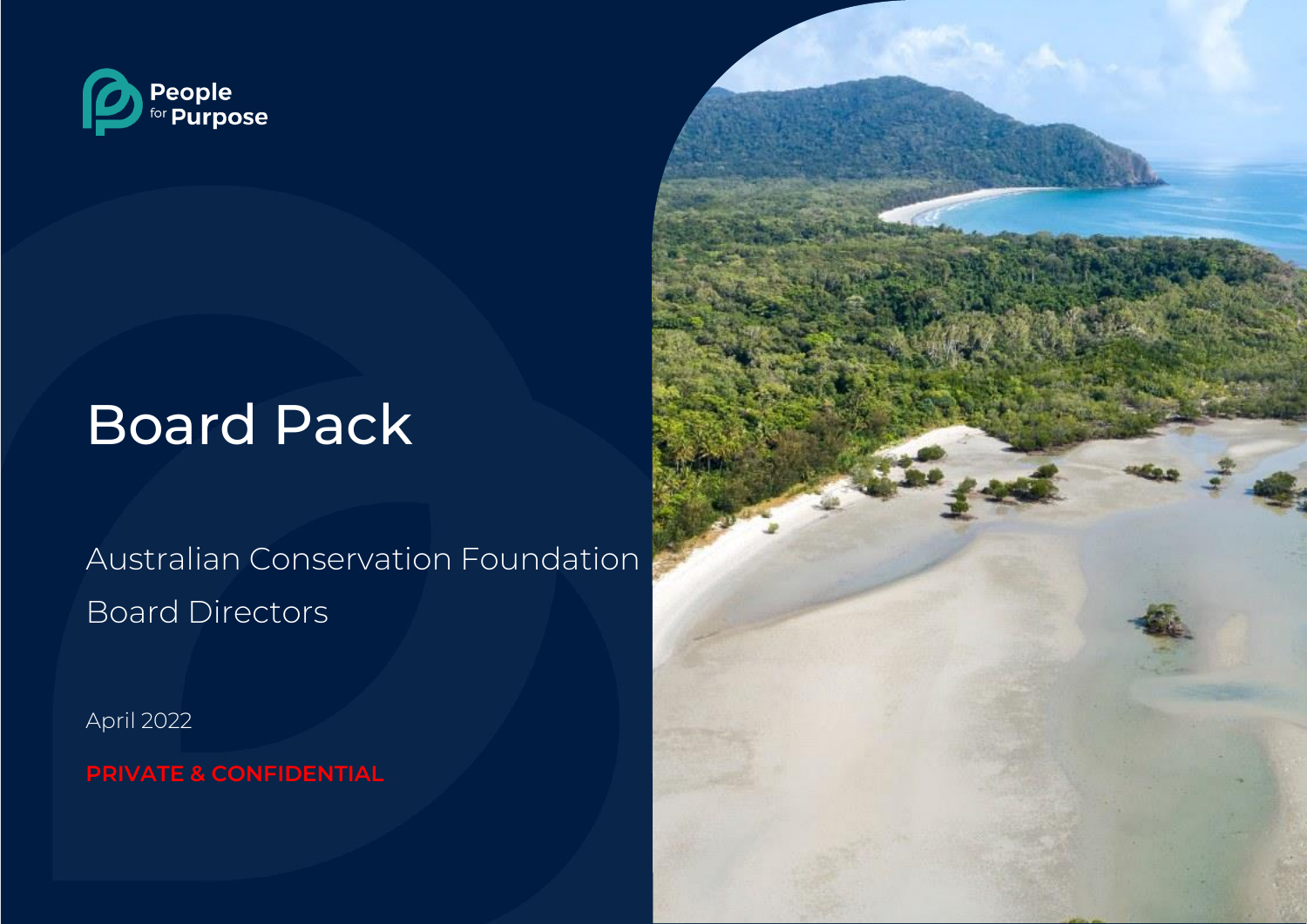### Context

The Australian Conservation Foundation (ACF) is Australia's premier national environment organisation. A group of people founded ACF 55 years ago when oil drilling and mining first threatened the Great Barrier Reef. Since then, the ACF community has grown to over half a million people speaking out to protect Australia's most loved places – like the Great Barrier Reef, the Kimberley, the Daintree, Kakadu and Fraser Island. It is independent, nonpartisan and funded by donations from the community.

The Australian Conservation Foundation is now the largest independent conservation organisation in Australia, with annual turnover of \$18 million and 90 staff. The organisation is in a very stable position and has been led by the same Chief Executive Officer, Kelly O'Shanassy, for the past seven years.

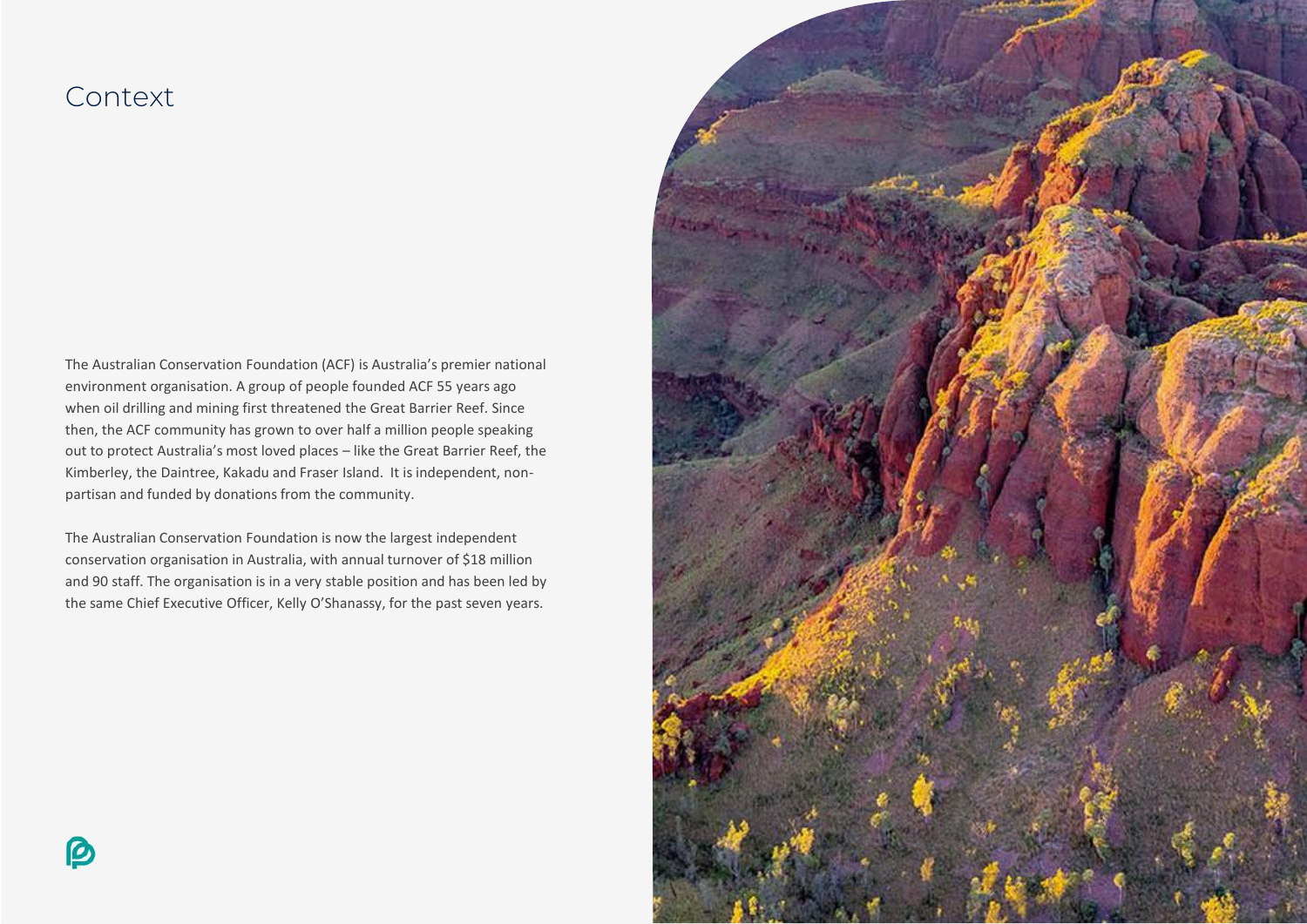## Australian Conservation Foundation - Context

| The challenge        | Right now, a pollution and extinction crisis threatens our living world. Climate damage and habitat destruction are our biggest<br>challenges. We're living with the consequences of bad decisions, discredited ideas and short-term thinking. The big polluters.<br>The rigged rules. The politicians who forget they represent the people. But we don't accept the story we must sacrifice nature for<br>a quick buck. People made this crisis and together we can solve it. |  |
|----------------------|--------------------------------------------------------------------------------------------------------------------------------------------------------------------------------------------------------------------------------------------------------------------------------------------------------------------------------------------------------------------------------------------------------------------------------------------------------------------------------|--|
| The response         | ACF has a big task ahead of us. There's pollution to cut. Destruction to reverse. Systems to Fix. Damage to mend.<br>ACF exists to "Show Up, Speak Out and Act". As an advocacy organization, ACF seeks bold solutions through:<br>Changing the story<br>Building people power<br>Fixing the system<br>See here for the change strategy: https://www.acf.org.au/how_we_work                                                                                                    |  |
| Beliefs and approach | ACF believe that together we can make a change. That change only occurs when people come together and demand it.                                                                                                                                                                                                                                                                                                                                                               |  |
| <b>Vision</b>        | Imagine a world where water flows clean. Where everyone shares abundant energy from the sun and wind. A world where<br>forests, rivers, people, oceans and wildlife thrive – a tomorrow even more beautiful than today. This is the world that we can see.<br>This is the world that we're creating.                                                                                                                                                                           |  |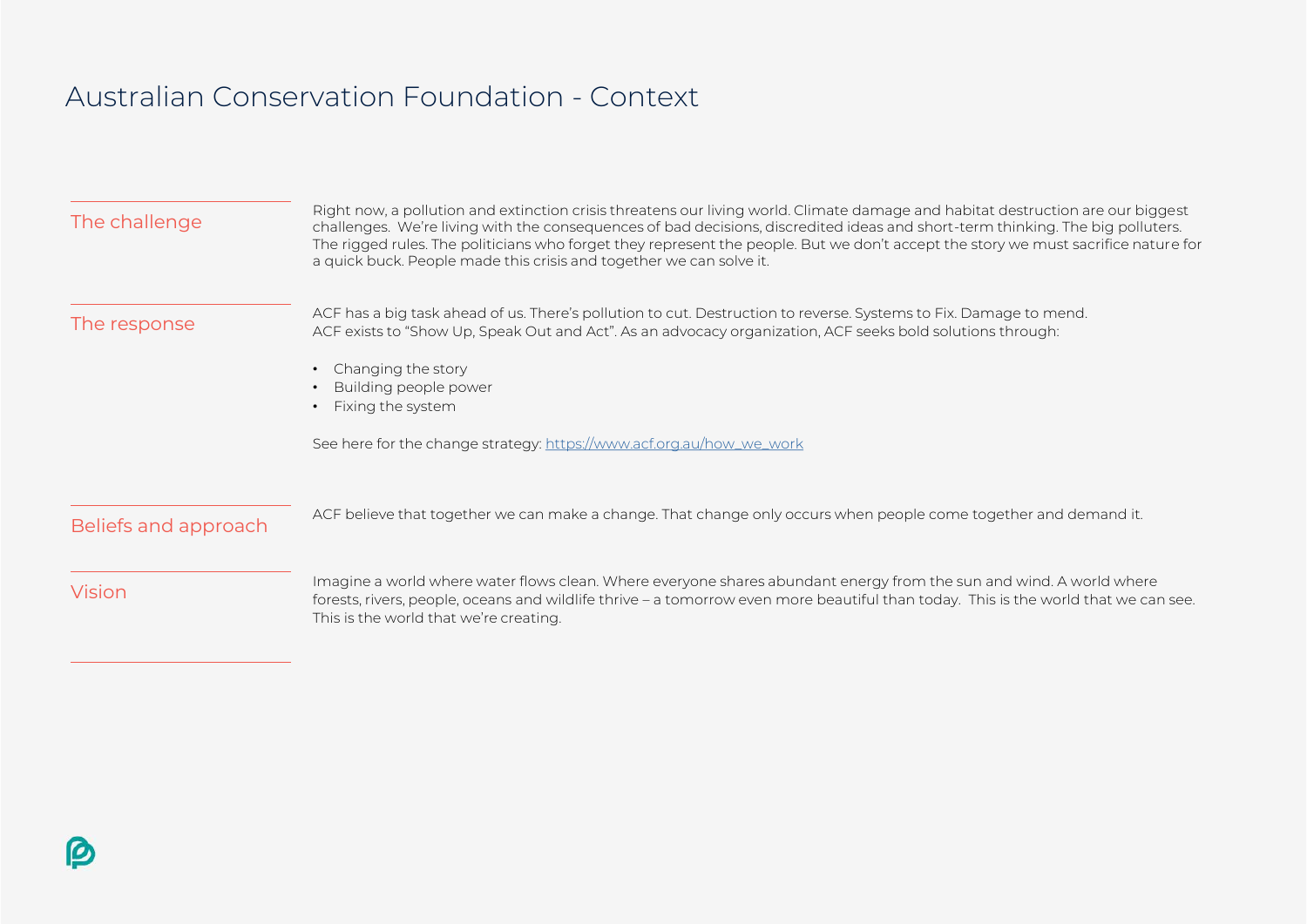### Current Board

#### Erika Avellaneda – Interim President

Erika came to Australia to study Zoology in 2005 and has called Tasmania home ever since. She learned about the power of community organising from the campaign to elect Obama in 2008 and now applies those skills to the environmental movement. She works in the space where community and technology meet to make change possible, assisting not-for-profits to use technology to facilitate community organising, including website development, campaign planning, database management and activist training. Erika is an expert on threats to marine life and passionate about habitat destruction and climate change. She has represented Tasmania on ACF Council since 2009 and is a member of the Board's Finance, Audit and Risk Committee.

#### Shar Molloy – Vice President and Chair of Search Sub-Committee

Shar Molloy is the Co-Director of the Environment Centre NT and has led the organisation since 2017. Shar has over 25 years working in environmental organisations and her qualifications are in finance, management, governance, mediation and campaigning. Shar has served on the board of the Environmental Defenders Office (NT) and is currently a Board member of the Darwin Asylum Seeker Support and Advocacy Network (DASSAN). Shar designed and delivered the 10GW Vision in collaboration with Beyond Zero Emissions, and the successful and award-winning Repower NT campaign in 2020, which changed the conversation about renewable energy in the Northern Territory.

#### Tim Chapman – Vice President and Secretary (appointed 2017)

Tim joined the Board in July 2017. He is an activist, academic and researcher. After a decade leading campaigns for a better life for working people, Tim founded a communications research consultancy in 2014 and began teaching at university. Tim is a passionate advocate for people to live in harmony with nature and each other. He has represented New South Wales on Council since 2015.

#### Miles George - Treasurer

As former Managing Director of Infigen Energy Limited, and previous Chair of the Clean Energy Council, Miles has been a strong advocate for renewable energy for 20 years. This has been underscored by his earlier, extensive career in investment banking, specialising in infrastructure, project finance and investment. Miles served as Interim CEO of CleanCo Queensland Limited in 2019 and served on the Advisory Board of CGN Capital Partners Infrastructure Fund III, a renewable energy fund based in China. Miles is also a former Expert Panel member of the AEMO, and former Generator Representative on the AEMC Reliability Panel. Miles is a graduate member of the Australian Institute of Company Directors.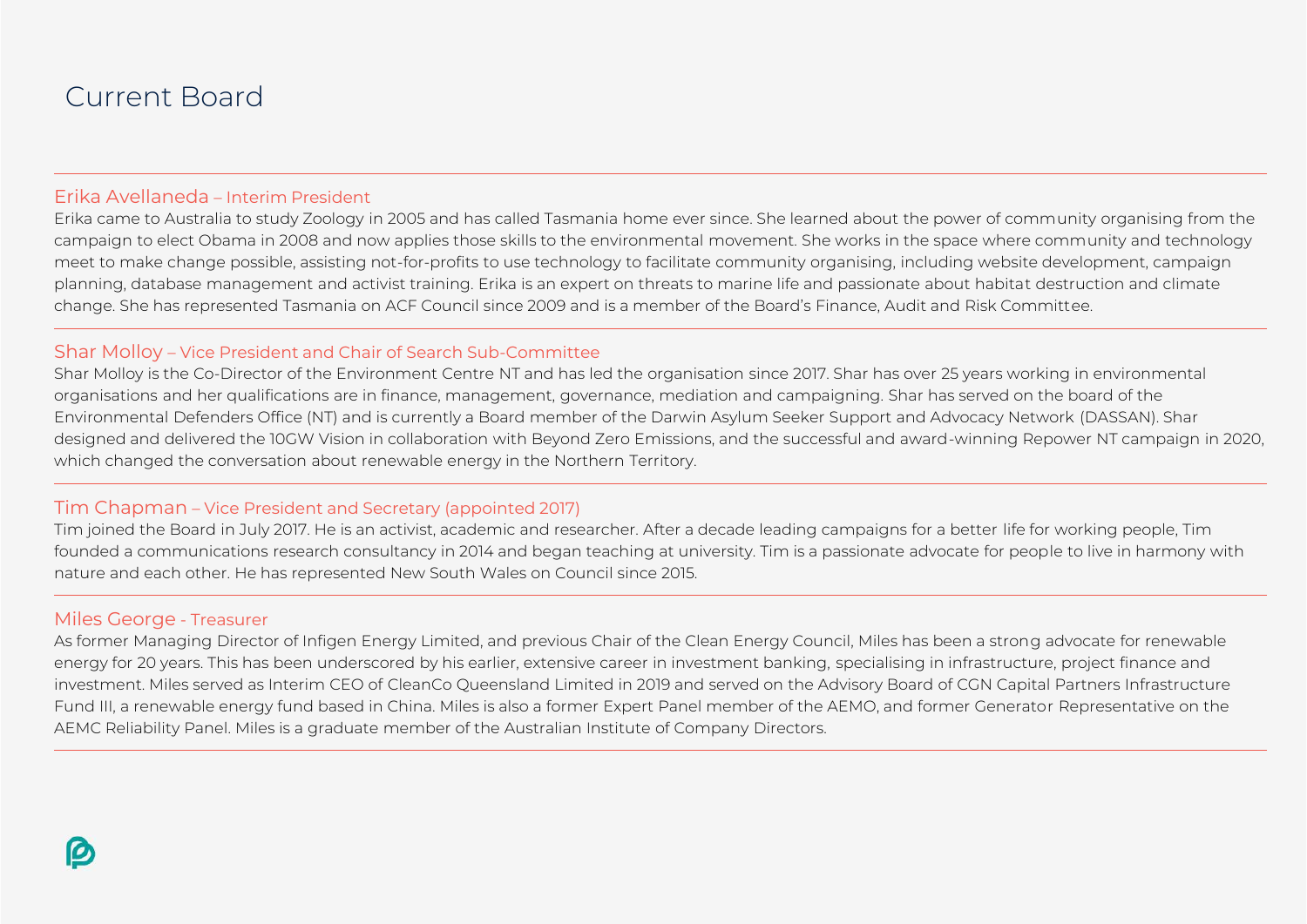### Current Board

#### Donna Bagnall – Board Member

Donna is a lawyer of the Supreme Court of NSW, a Chartered Tax Adviser (CTA) and holds a Master of Sustainability and Climate Policy. Donna is actively involved in environmental protection, advocating for healthy tax, legal and economic systems to deliver sustainable outcomes. Donna has Indigenous/First Nations ancestry with a connection to Biripi Country (Manning River), as well as 'First Fleet' ancestry. Since 2015, she has co-researched closely with Dr Anne Poelina in protecting the priceless National Heritage 'Mardoowarra' in the Kimberley and is passionate about advancing Indigenous engagement. Donna has represented New South Wales on ACF Council since 2018 and is a member of the Board's Finance, Audit and Risk Committee. Donna is Senior Tax Advocate with Chartered Accountants Australia and New Zealand (CA ANZ), and has worked in Tax technical, advisory and law reform roles in both Australia and New Zealand for more than 20 years.

#### Ros Harvey – Board Member

An entrepreneur and experienced global executive in the field of technology, particularly the data analytics and Internet of Things (IoT), Ros is founder, Managing Director and CEO of The Yield, a cutting-edge agricultural technology company. Her background as an economist has seen her work previously for the UN and the World Bank Group in Geneva in many countries around the world. Ros is co-founder and Non-Executive Director of Food Agility CRC and a co-founder and strategy advisor to the Knowledge Economy Institute. Ros is a graduate of the Australian Institute of Company Directors.

#### Sarah Reid – Board Member

Sarah coordinates the Canberra ACF Community Group, having started it two years ago. She has first-hand knowledge of how ACF's community organising strategy is implemented and believes there is great value and strength in engaging people at the community level. Sarah has been the ACT's representative on ACF Council since 2018, and is the Vice President of the Board of the ACT Conservation Council. She has over 20 years' experience in the public service sector in Australia and is qualified to practice law in Australia and the US. Sarah combines legal expertise with strong strategic relationship management and communication skills. Sarah is excited by the potential of ACF's Community work to reach and engage people who want to contribute their voices but haven't known how. She seeks to help amplify these voices in her role with the ACF Board. Sarah is passionate about achieving the climate goals that will provide a better future for our children.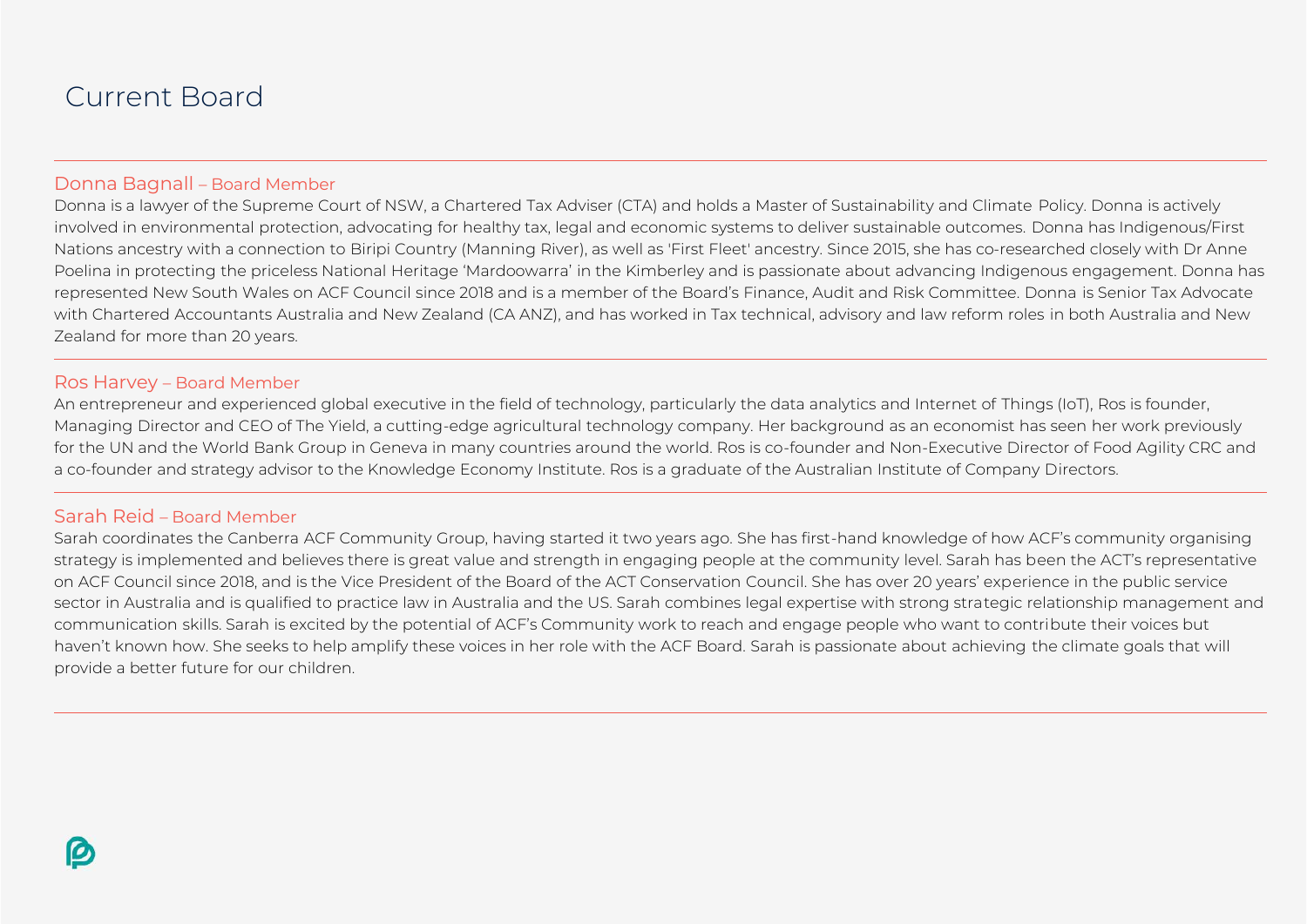## Australian Conservation Foundation - CEO

#### Kelly O'Shanassy



Kelly O'Shanassy is a sustainability leader and the Chief Executive of the Australian Conservation Foundation. She is experienced in executive roles in business, government and the community sector.

Kelly's environmental achievements include the establishment of world-first environment protection policies; saving water and boosting recycling; stopping new coal mines and starting renewable energy; safeguarding Australia's rivers and forests; cutting waste and partnering with Indigenous communities to drive cultural and conversation outcomes.

Believing strongly in the power of people to advocate for a better future, Kelly is focused on growing the number and diversity of people who speak up and take action for our rivers, reefs, forests and wildlife.

Leading award-winning programs including the coveted Eureka Award in 2011 for communicating climate change, Kelly was recognised amongst the top 100 business women in Australia in the Telstra Business Women's Awards.

Kelly has advised several business organisations on their journey towards sustainability, created The Future Economy Group in partnership with CEOs of responsible businesses and instigated the Leadership Forum of eminent Australians to speak up for a clean energy future. Kelly has chaired environment and community committees for government and has been on advisory board across the business, government and university sectors.

When not advocating for nature, you can find her kayaking along Australia's rivers.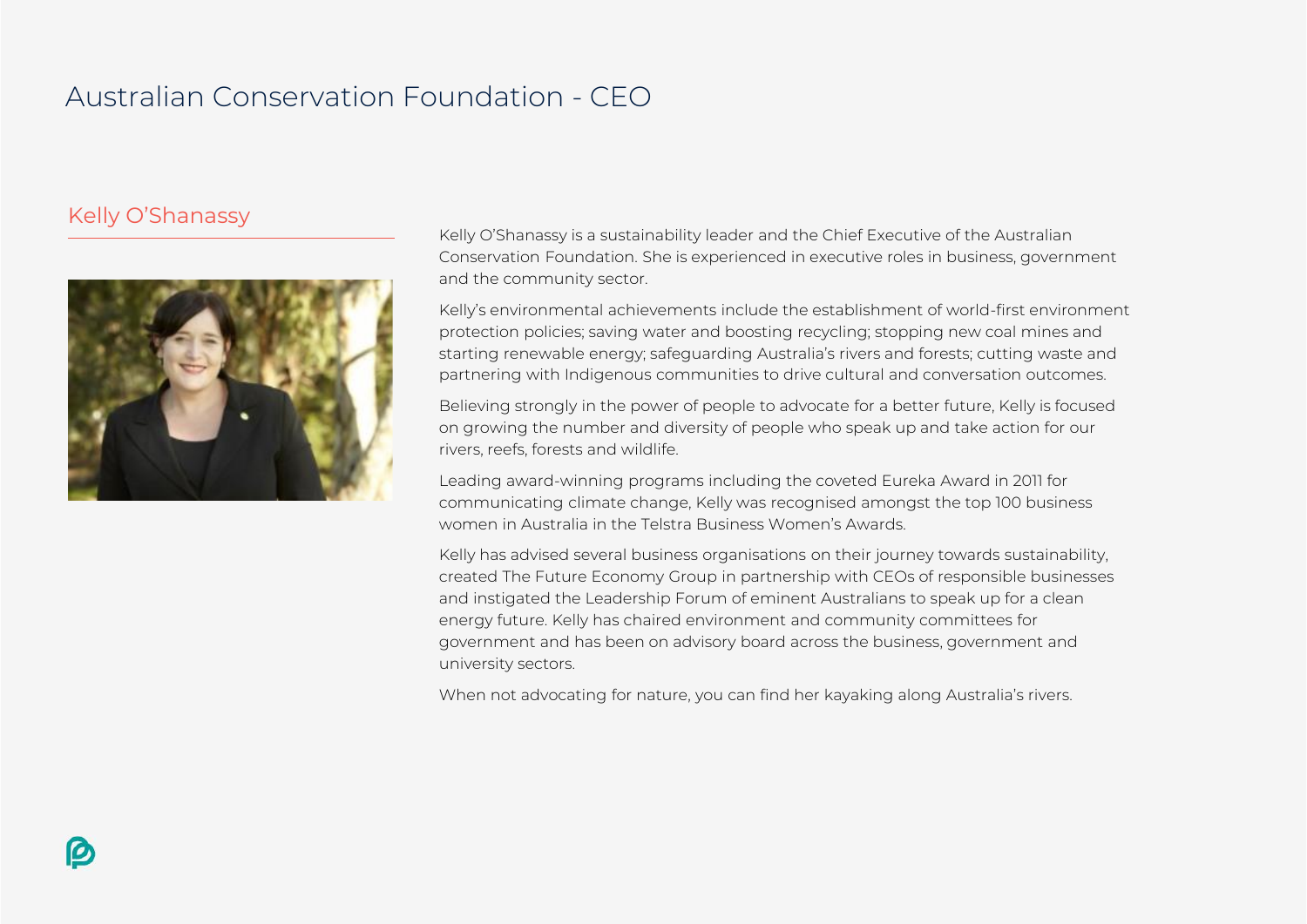### Governance

| <b>Structure</b>      | Australian Conservation Foundation is Australia's national environment organisation. They are proudly independent, non-<br>partisan and funded by donations from the community                                                                                                                                                                                                                                                                                                                                                                                                                                                                                                                                             |  |
|-----------------------|----------------------------------------------------------------------------------------------------------------------------------------------------------------------------------------------------------------------------------------------------------------------------------------------------------------------------------------------------------------------------------------------------------------------------------------------------------------------------------------------------------------------------------------------------------------------------------------------------------------------------------------------------------------------------------------------------------------------------|--|
| Composition           | The board currently comprises of seven directors but can accommodate up to nine on the board. Five directors will be council<br>appointed and three to four directors will be independently co-opted board members. This will include an independently<br>appointed Chair.                                                                                                                                                                                                                                                                                                                                                                                                                                                 |  |
|                       | The outgoing chair, Mara Bún, has recently finished with Australian Conservation Foundation. There is a requirement to identify<br>a further two Non-Executive Directors to join the board in 2022. The organisation is headquartered in Melbourne, but the Chair<br>and Non-Executive Directors can be based anywhere in Australia.                                                                                                                                                                                                                                                                                                                                                                                       |  |
| Tenure                | Board Directors will be appointed for a three-year term, with the option to re-appoint for a further two terms.                                                                                                                                                                                                                                                                                                                                                                                                                                                                                                                                                                                                            |  |
| <b>Board Meetings</b> | The Board meets at least six times a year, mostly through online technology and at times at ACF's head office in Melbourne.<br>Meetings are usually 3 to 4 hours with an hour preparation time. In addition, there are also the following commitments:<br>· A 'strategy' workshop once a year, usually at ACF's head office in Melbourne.<br>· Fortnightly informal phone catch-up with the CEO for 30 minutes.<br>· Functions with ACF donors, members and supporters and public speaking. This may equate to up to 4 hours over the course of<br>a month, depending on the interests of the President.<br>. ACF holds a suite of association insurance including Directors and Officers and Public Liability components. |  |
| <b>Meeting Dates</b>  | The proposed dates for 2022 are Saturday 2 July (2:00pm-5:00pm), Thursday 28 July (10:00am-1:00pm), Thursday 22 September<br>(10:00am-1:00pm), Friday 25 November (9:00am-2.30pm), Saturday 26 November (Board and Strategy day (9:00am-5:00pm)<br>with AGM afterwards (6:00pm - 7:30pm).                                                                                                                                                                                                                                                                                                                                                                                                                                  |  |
| Remuneration          | Board roles are honorary positions. However, reasonable travel, accommodation and associated expenses will be covered by<br>ACF. ACF will consider reimbursing any reasonable financial expenses, if not covering them would prevent an individual from<br>taking a position on the Board.                                                                                                                                                                                                                                                                                                                                                                                                                                 |  |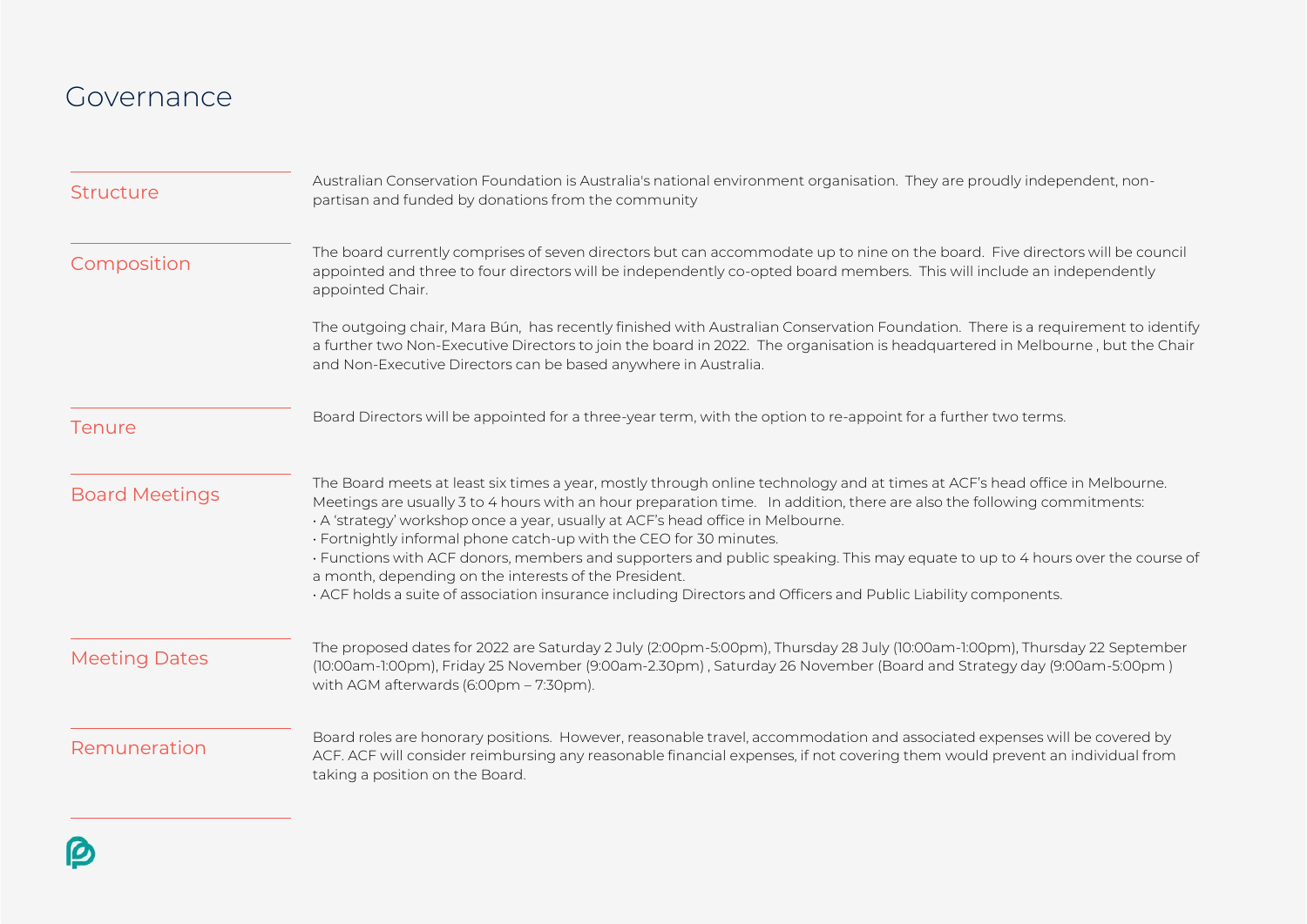### The opportunity – Board Members

Under the Constitution of the ACF, the Board is "the governing body of the Foundation" (Rule 29.). In particular, the Board is responsible for the overall governance and strategic direction of ACF (Rule 30.1) and is required to ensure that ACF is run efficiently and effectively, in terms of the management of finances and staff, and that plans are implemented in an appropriate manner (Rule 30.3). Individual Board members are also required to conduct themselves in a manner that is compliant with the legislative and regulatory framework. To fulfil all these aims, the Board's role has a number of elements as follows.

#### Governance

The Board is appointed by Council which is elected by Members. The Board has determined that, in conducting its affairs, it wishes to act in a manner that meets the highest standards of governance including legal and regulatory compliance. To assist in clarifying its role under the Constitution, it adopts regulations (Rule 44).

To fulfil its governance role, the Board requires the CEO and their team to commit to the achievement of best practice in the following areas:

- Achievement of ACF goals through implementation of the Strategic Plan
- Quality of organisational outputs
- Community relations
- Employee relations, including equal opportunity
- Financial probity
- Ethics
- Legal and regulatory provisions, including occupational health & safety

#### Powers and Duties of the Board

The powers and duties of the Board are set out in Rule 30. of the Constitution.

#### Board Committees

To assist and advise the Board in the conduct of its role, the Board has the ability to appoint a number of specialist Committees. These include the Finance and Audit Committee which is chaired by the Treasurer (Rule 26.4), and other standing and ad hoc committees.

#### Strategic Management

The Board is responsible for initiation and development of the Strategic Plan, and carries out this responsibility collaboratively with Council and ACF staff, ACF Community and other stakeholders. The Board is responsible for final approval in terms of consistency with ACF aims. A primary role of the Board is to ensure implementation of the long-term strategic plan. The Board does this by approving and evaluating the success of the three-year and annual operational plans (Rule 30.3(e)), and by determining campaign themes and directions.

#### Operational Management

To ensure effective operational management, the Board has oversight of a number of functions as follows:

- Implementation of the strategic and operational plans (Rule 30.3)) • Management of ACF campaign activity
- Financial management (Rules 30.3(b) and (f))
- Management of the physical assets including the 60L facility
- Marketing, including fund-raising and supporter base development
- People and Culture management (Rule 30.3 (c))
- Risk management
- Management of external communications and public relations

Effective oversight is achieved through delegation to the CEO (Rule 30.3(d); Delegations Summary) and their team who report on activity and performance. In particular, the CEO is accountable to the Board for implementation of the Three-Year and Annual Plans, and for operational outcomes within the framework of policy and systems determined by the Board. The CEO reports to the Board on activities and progress against well-defined performance targets.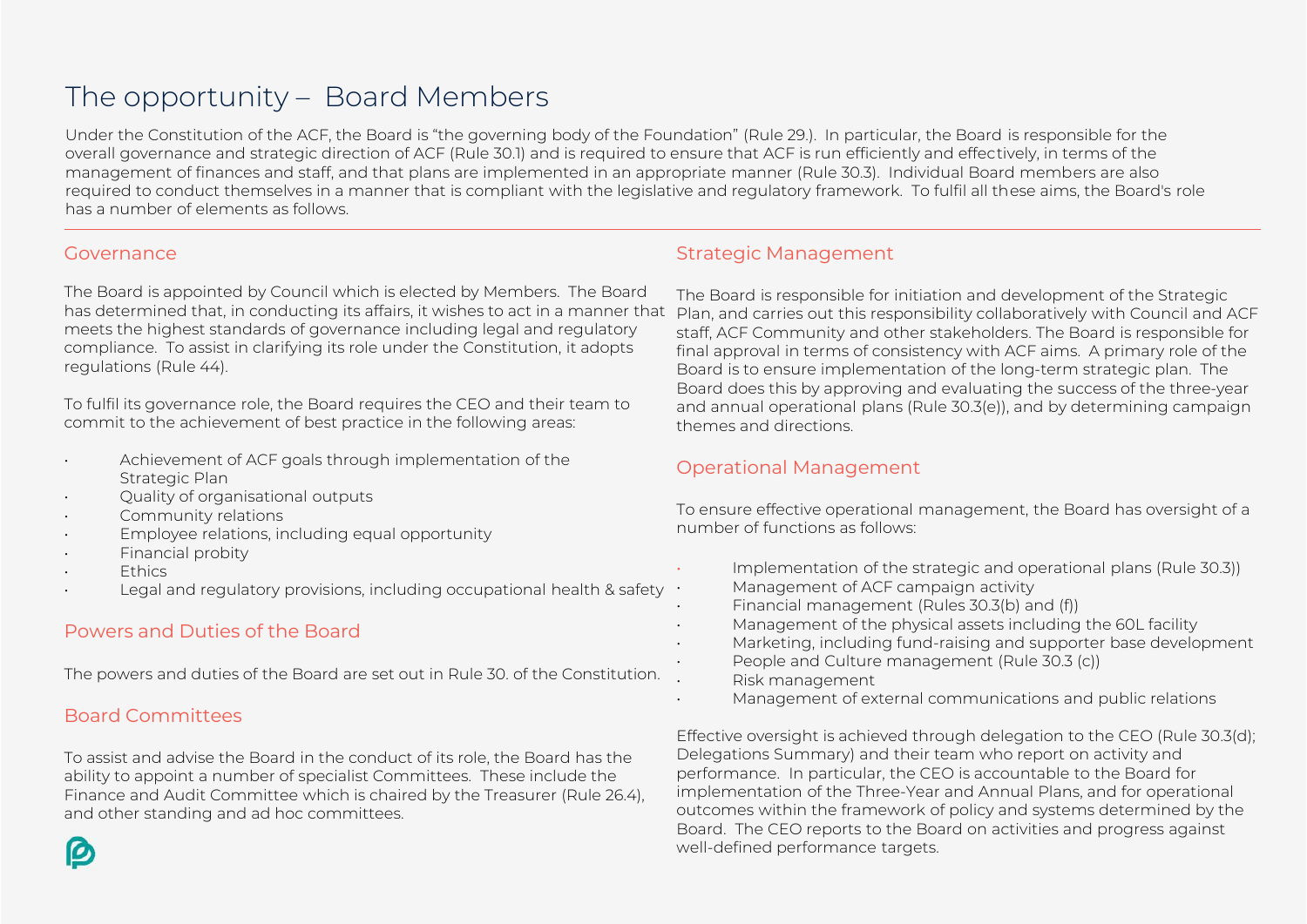### The opportunity – Board Members (continued)

#### Accountabilities

In fulfilling its role, the Board will seek to demonstrate accountability in respect of the following, with some responsibilities delegated to the CEO as indicated in the Delegations Summary.

- Strategy is achieving organisation purpose/mission.
- Effective collaboration and reporting between all parts of the organisation.
- Its processes support organisation outcomes.
- It conducts its own business effectively.
- It ensures effective and competent leadership by CEO and Executive team and a high level of staff satisfaction and productivity.
- Risk is mitigated to the extent possible and desirable without derogating from the achievement of the desired long-term outcomes.
- It ensures effective operational structure, systems and performance of the ACF.
- It ensures sufficient funding to support ACF operations.
- It facilitates engagement with members and supporters.
- It ensures effective external engagement.

To address these accountabilities, the Board has adopted the following processes and performance indicators.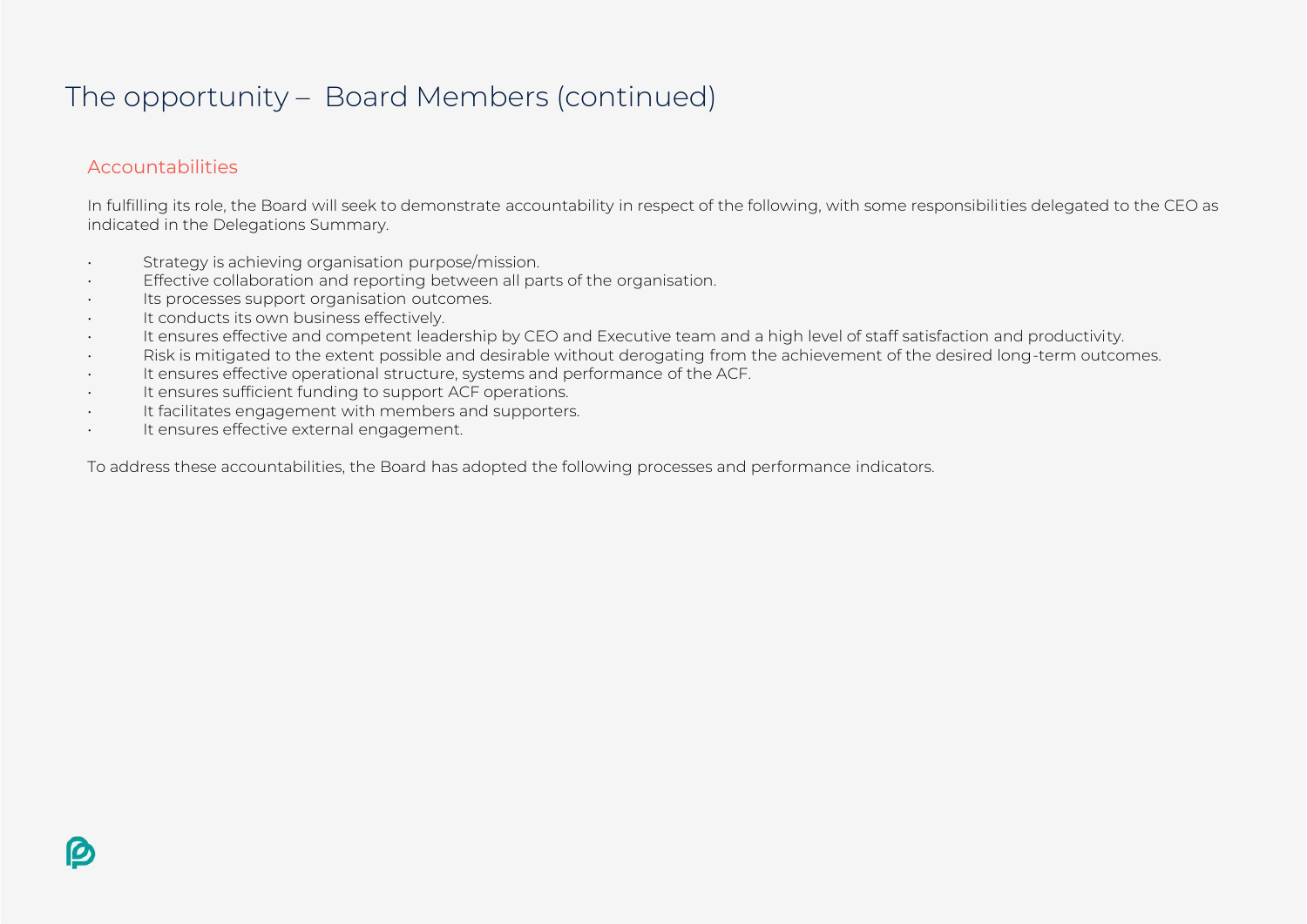### The opportunity – Chair (President)

The President is a leader of ACF. The President provides vision and inspiration within and on behalf of the organisation; chairs the ACF Board and with the Board sets strategies and budget working with the CEO to ensure these are implemented.

The President works closely and collaboratively with the Board, Vice-Presidents and CEO; engages with the ACF Council which appoints and advises the Board; and engages with ACF members, donors, advocates, stakeholders and partners.

#### Attributes and experience – Key Selection Criteria: Key Responsibilities:

- Deep understanding of leadership, organisational governance and experience as board chair.
- A genuine commitment to people, nature and ACF's vision and strategy.
- Belief in the importance of advocacy to achieve transformative outcomes for Australia.
- Experience in public advocacy, public speaking and donor relationships.
- Collaborative leadership style forging trusted relationships.
- Integrity, authenticity and driven by principled, ethical behaviours.

#### Leadership:

- Act as a public spokesperson and advocate for ACF
- Connect ACF with influential leaders and decision-makers
- Engage with ACF members, advocates, donors, stakeholders and partners.

#### Chair the Board:

- Ensure ACF's vision and strategy align with ACF's purpose and maximise impact
- Ensure the effective and efficient governance, including compliance with all legal and ethical requirements and chairing general meetings
- Lead collaboratively to foster effective decision making
- Uphold the responsibilities in the Board Accountability Statement.

#### Collaborate with the ACF Council:

- Support the Vice-Presidents to engage the ACF Council to provide strategic advice on matters of environmental or organisational significance
- Encourage a collaborative approach between the Board and Council.

#### Empower the CEO to deliver:

- Work with the CEO to deliver Board approved strategies, plans and budgets
- Hold the CEO to account against delivery of agreed targets and for excellence in their leadership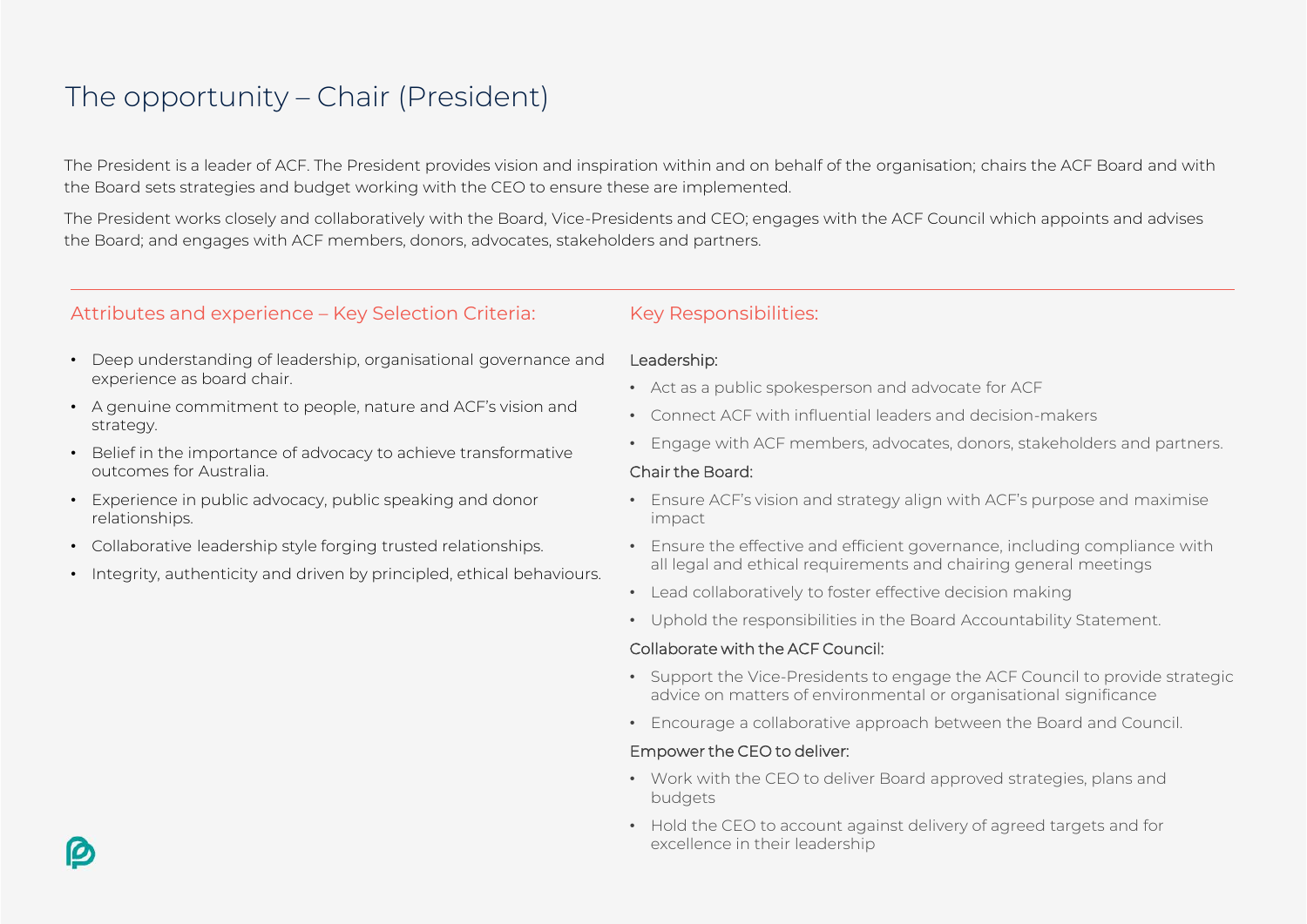### Further information

| Website              | https://www.acf.org.au/               |
|----------------------|---------------------------------------|
| <b>Annual Report</b> | https://www.acf.org.au/annual_reports |
| News & Publications  | https://www.acf.org.au/news           |
| In the news          | https://www.acf.org.au/media_releases |